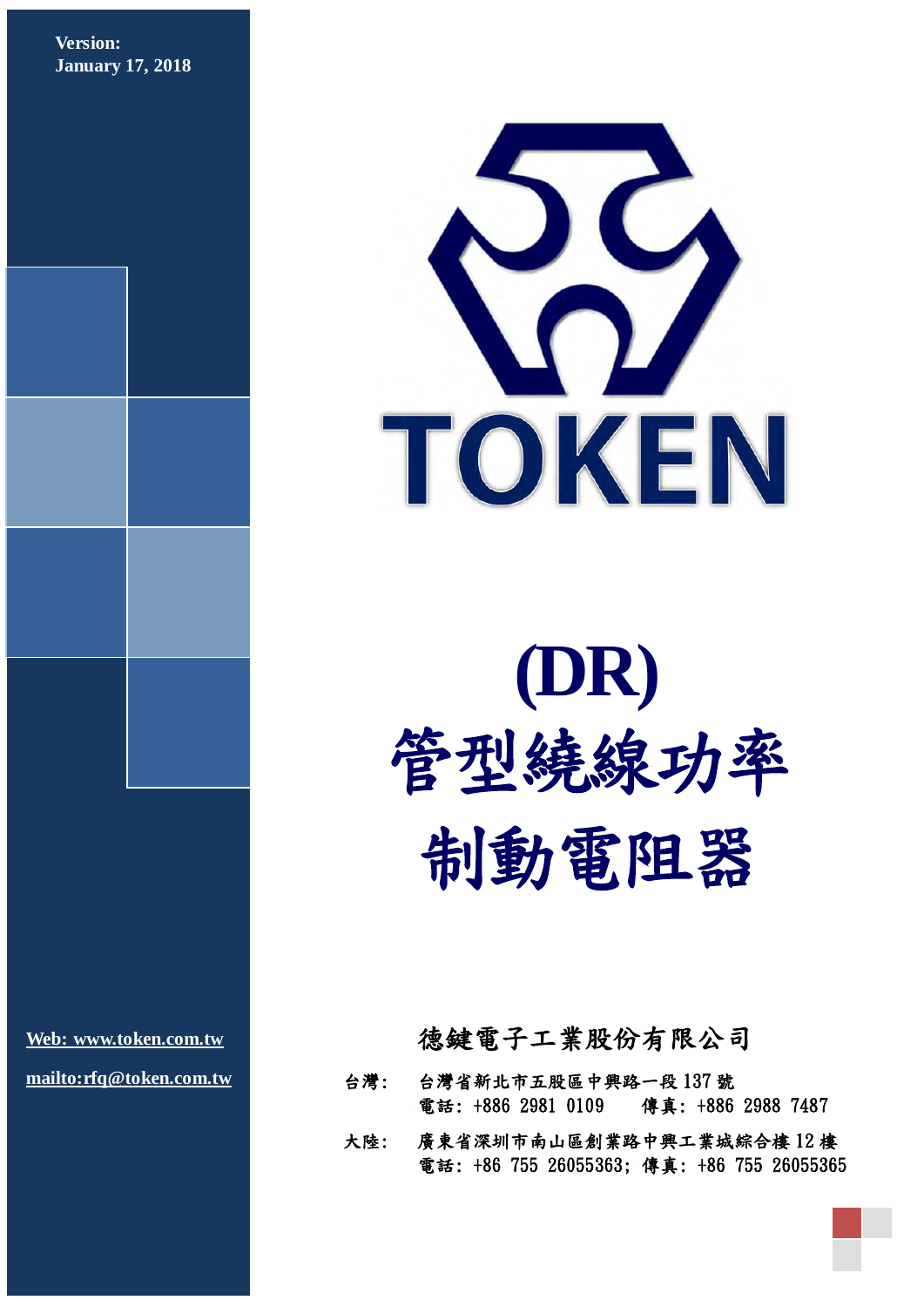

產品簡介

# 德鍵 **(DR)** 繞線功率電阻器適合高能源應用**,**符合最佳 成本效益。

#### 適用於 **:**

- 教學模擬,負載測試,工業機械,電力分配 和插拔,儀器設備,自動控制裝置。
- 包括動態制動,電機啟動,速度/轉矩控制 等領域。
- ●其他應用包括負載傾卸,限流,電梯,UPS 系統,叉車和電壓降。

通用規格 **:**

- 陶瓷管型固定式線繞
- 陶瓷管型 C 型線繞
- 陶瓷管型低感量線繞
- 陶瓷管型可調式線繞

#### 特性:

- 提供固定,可調或敲擊樣式。
- 特殊終端可用於特殊的應用。
- 可以指定特殊的溫度係數,公差和電阻值。
- ●提供 Ayrton Perry 型無感繞組形式。有需要 時可以參閱 DRS 系列。
- 標準電阻公差為±5%和±10%。更小的公差 可按照客户要求定制。
- 可以指定單、雙快拆端口。
- ●電線被點焊到端子帶上,然後用硅膠,水 泥或玻璃固定到核心上。

不燃性固定繞線電阻 DR 系列,是於圓柱形陶瓷管上固定 兩個引出端子,陶瓷管上纏繞銅鎳或鎳鉻合金之電阻線,並 於表面施以耐高溫之不燃性樹脂塗裝補覆, 待電阻體陰乾後, 經由高溫處理,固定絕緣,並配裝固定腳架而成。由於繞性 佳,可製成多端子,低感抗電阻器,半可調整型之各類電阻 器。

DR 系列管型繞線功率電阻器,常作為制動電阻器,老化電 阻器,負載電阻器。

本品可製成多端子,低感抗電阻,半可調整型之各類電阻器。德鍵電子生產的管型功率型電阻 器 DR 系列,符合 RoHS 和無鉛標準。

訂購單支更換,或各種安裝配置,聯繫我們與您的特定需求。如果想取得最新的產品信息,可 以登陸我們的官方網站["德鍵電子功率電阻器"](http://www.token.com.tw/big5/resistors-pd/index.html)了解更多信息。

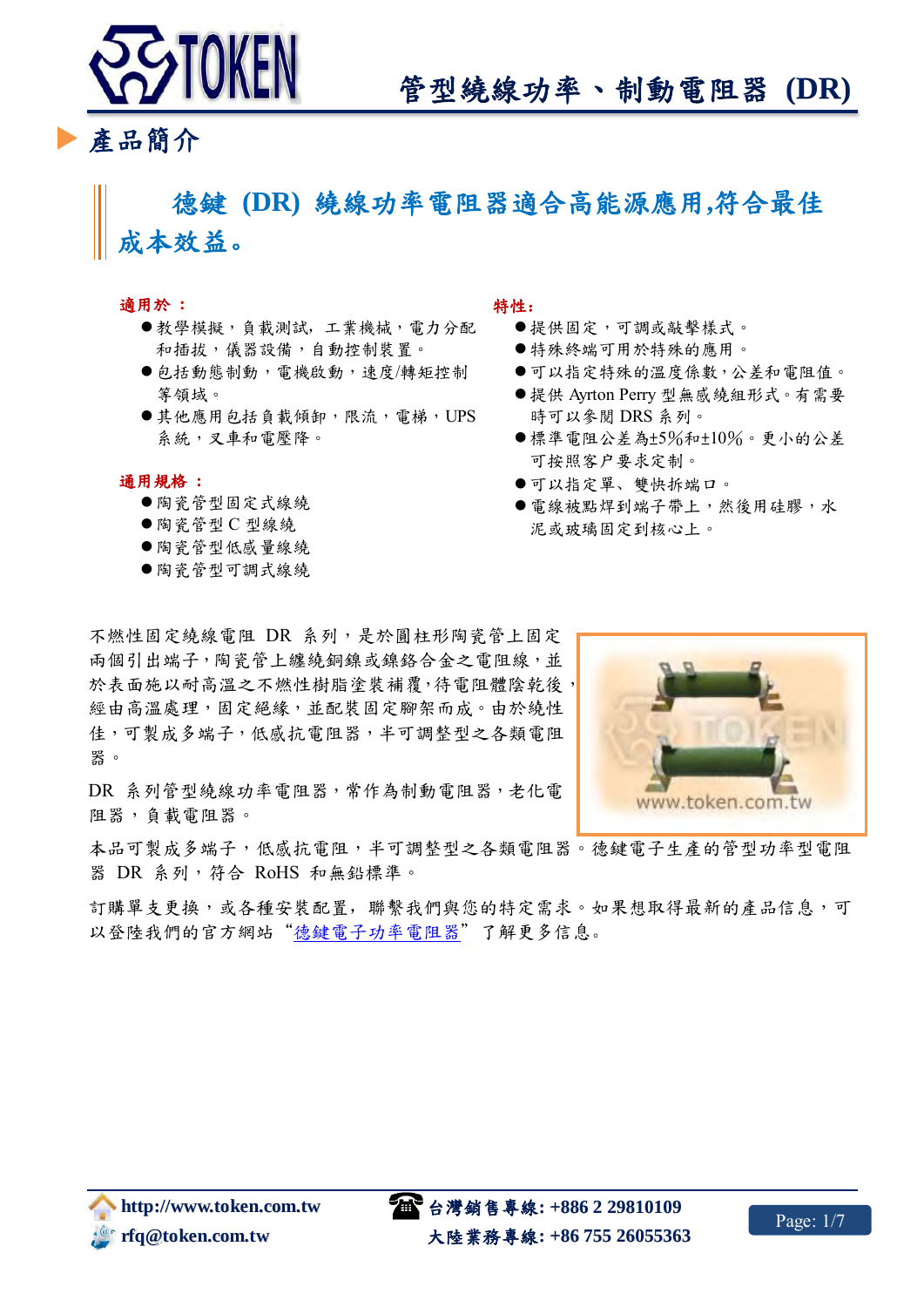

# 管型繞線功率、制動電阻器 **(DR)**

# ▶ DR-A 尺寸

## 管型繞線 **(DR-A) 10W ~ 1300W** 尺寸

| 功率                                                                              | 尺寸(單位:mm)    |             |             |    |                |     |                |    |                         |              |     |         | 阻值範圍                |                          |          |                              |
|---------------------------------------------------------------------------------|--------------|-------------|-------------|----|----------------|-----|----------------|----|-------------------------|--------------|-----|---------|---------------------|--------------------------|----------|------------------------------|
|                                                                                 | $\mathbf{A}$ | $\mathbf B$ | $\mathbf C$ | D  | E              | F   | $\mathbf G$    | H  | I                       | $\mathbf{J}$ | K   | L       | M                   | N                        | $\Omega$ |                              |
| 10W                                                                             | 45           | 12          | 6           | 15 | $\overline{4}$ | 54  | $\overline{2}$ | 9  | 3                       | 62           | 28  | 1.0     | $\overline{a}$      | 6                        | 10       | $1~\sim$ 1 K $\Omega$        |
| 20W                                                                             | 60           | 17          | 8           | 22 | 5              | 78  | $\overline{2}$ | 12 | 4                       | 90           | 36  | 1.0     | $\blacksquare$      | 6                        | 16       | $1 - 2K\Omega$               |
| 30W                                                                             | 80           | 17          | 8           | 22 | 5              | 100 | $\overline{2}$ | 12 | 4                       | 112          | 36  | 1.0     | $\bar{\phantom{a}}$ | 6                        | 16       | $1~3K\Omega$                 |
| 40W                                                                             | 110          | 17          | 8           | 22 | 5              | 128 | $\overline{2}$ | 12 | 4                       | 140          | 36  | $1.0\,$ | $\blacksquare$      | 6                        | 16       | $1 \sim 4K\Omega$            |
| 50W                                                                             | 110          | 25          | 16          | 30 | 8              | 150 | 5              | 18 | 6                       | 166          | 58  | 1.2     | 6                   | $\frac{1}{2}$            | 27       | $1.5 \sim 5K\Omega$          |
| 60W                                                                             | 90           | 28          | 18          | 32 | 8              | 130 | 5              | 19 | 6                       | 146          | 60  | 1.2     | 6                   | $\overline{\phantom{a}}$ | 27       | $1.5 \sim 6K\Omega$          |
| <b>80W</b>                                                                      | 110          | 28          | 18          | 32 | 8              | 150 | 5              | 19 | 6                       | 166          | 60  | 1.2     | 6                   | $\overline{\phantom{a}}$ | 27       | $2 \sim 8K\Omega$            |
| 100W                                                                            | 140          | 28          | 18          | 32 | 8              | 180 | 5              | 19 | 6                       | 196          | 60  | 1.2     | 6                   | $\mathbf{r}$             | 27       | $2 \sim 10 K\Omega$          |
| 120W                                                                            | 160          | 28          | 18          | 32 | 8              | 200 | 5              | 19 | 6                       | 216          | 60  | 1.2     | 6                   | $\blacksquare$           | 27       | $3~12K\Omega$                |
| 150W                                                                            | 195          | 28          | 18          | 32 | 8              | 235 | 5              | 19 | 6                       | 251          | 60  | 1.2     | 6                   | $\blacksquare$           | 27       | $3~15K\Omega$                |
| 160W                                                                            | 185          | 35          | 24          | 36 | 10             | 225 | 5              | 19 | 8                       | 245          | 76  | 1.6     | 6                   | $\blacksquare$           | 34       | $5~16K\Omega$                |
| <b>200W</b>                                                                     | 210          | 35          | 24          | 36 | 10             | 250 | 5              | 19 | 8                       | 274          | 76  | 1.6     | 6                   | $\blacksquare$           | 34       | $6 \sim 20 K\Omega$          |
| 250W                                                                            | 210          | 40          | 25          | 38 | 12             | 250 | 5              | 20 | 8                       | 274          | 78  | 1.6     | 6                   | $\blacksquare$           | 34       | $6 - 25K\Omega$              |
| 300W                                                                            | 260          | 40          | 25          | 38 | 12             | 300 | 5              | 20 | 8                       | 320          | 78  | 1.6     | 6                   | $\blacksquare$           | 34       | $7\text{~}30\text{K}\Omega$  |
| 400W                                                                            | 330          | 40          | 25          | 38 | 12             | 370 | 5              | 20 | 8                       | 395          | 78  | 1.6     | 6                   | $\blacksquare$           | 34       | $8 - 40K\Omega$              |
| 500W                                                                            | 330          | 50          | 35          | 50 | 12             | 380 | 6              | 25 | 9                       | 400          | 100 | 1.6     | 8                   | $\blacksquare$           | 40       | $8 - 50K\Omega$              |
| 600W                                                                            | 400          | 50          | 35          | 50 | 12             | 450 | 6              | 25 | 9                       | 470          | 100 | 1.6     | 8                   | $\blacksquare$           | 40       | $8 - 60K\Omega$              |
| 700W                                                                            | 460          | 50          | 35          | 50 | 12             | 510 | 6              | 25 | 9                       | 530          | 100 | 1.6     | 8                   | $\blacksquare$           | 40       | $12\text{~}70\text{K}\Omega$ |
| <b>800W</b>                                                                     | 460          | 60          | 40          | 55 | 15             | 515 | 6              | 30 | 10                      | 535          | 110 | 1.6     | 10                  | $\overline{\phantom{a}}$ | 50       | $12\text{-}80K\Omega$        |
| 1000W                                                                           | 540          | 60          | 40          | 55 | 15             | 595 | 6              | 30 | 10                      | 615          | 110 | 1.6     | 10                  | $\overline{\phantom{a}}$ | 50       | $15~100 K\Omega$             |
| 1300W                                                                           | 650          | 65          | 42          | 62 | 15             | 702 | 6              | 30 | 10                      | 722          | 115 | 1.6     | 10                  | $\blacksquare$           | 50       | $15~130 K\Omega$             |
| ٠G<br>Ν<br>$\overline{D}$<br>19<br>F<br>$\breve{c}$<br>A<br>J<br>$\overline{B}$ |              |             |             |    |                |     |                |    | Ħ<br>$\overline{\circ}$ |              |     |         |                     |                          |          |                              |

功率管型繞線電阻器 **(DR-A)** 

**Z -** 立式型支架 尺寸圖 繞線功率負載電阻器 **(DR-A) G -** 水平式支架 尺寸圖

管型繞線功率電阻器 **(DR-A) N -** 無架型 尺寸圖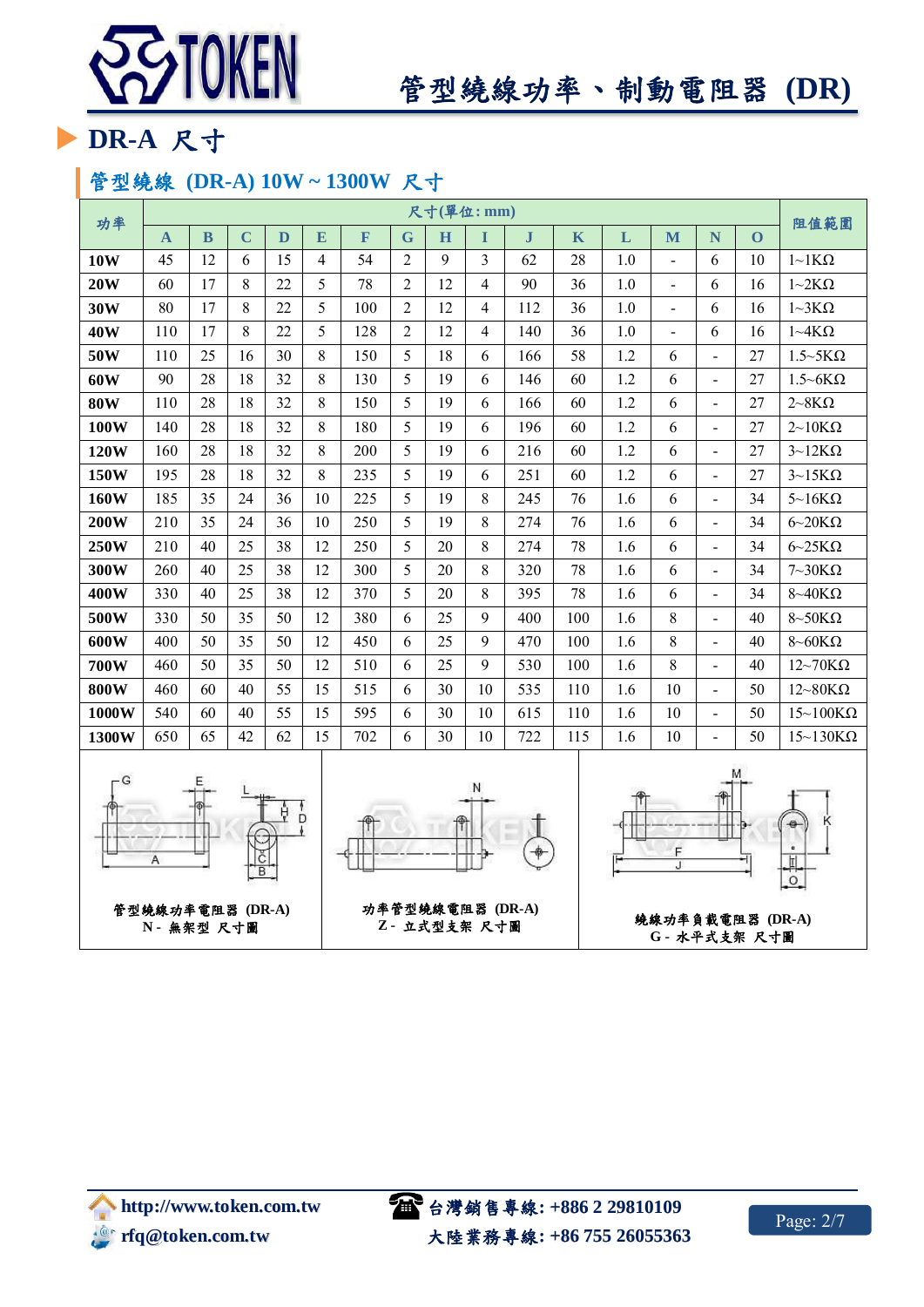

# 管型繞線功率、制動電阻器 **(DR)**

# **DR-B** 尺寸

## 管型繞線 **(DR-B) 15W ~ 20000W** 尺寸

| 功率          | 尺寸(單位:mm)   |      |      |                |     |    |             |                              |              |                         |                                                         |  |  |
|-------------|-------------|------|------|----------------|-----|----|-------------|------------------------------|--------------|-------------------------|---------------------------------------------------------|--|--|
|             | $\mathbf R$ | L1   | L2   | L <sub>3</sub> | H   | N  | $\mathbf d$ | M                            | $\mathbf{q}$ | $\overline{\mathbf{Q}}$ | 範圍                                                      |  |  |
| 15W         | 15          | 45   | 66   | 85             | 40  | 6  | 3.5         | 3.5                          | 4.5          | 15                      | $1\!\!\sim\!\!1K\Omega$                                 |  |  |
| <b>20W</b>  | 15          | 50   | 71   | 90             | 40  | 6  | 3.5         | 3.5                          | 4.5          | 15                      | $1\mathtt{-}1\mathbf{K}\Omega$                          |  |  |
| 25W         | 20          | 50   | 80   | 100            | 50  | 6  | 3.5         | 5                            | 5            | 20                      | $2\negthinspace\negthinspace\negthinspace 1K\Omega$     |  |  |
| 30W         | 20          | 70   | 100  | 120            | 50  | 6  | 3.5         | 5                            | 5            | 20                      | $2\negthinspace\negthinspace\negthinspace 1K\Omega$     |  |  |
| 40W         | 20          | 87   | 115  | 137            | 50  | 6  | 3.5         | 5                            | 5            | 20                      | $2\mathtt{\sim}1\mathrm{K}\Omega$                       |  |  |
| 50W         | 28          | 90   | 122  | 143            | 68  | 9  | 4.5         | 5.5                          | 6            | 28                      | $5\mathtt{\sim}1\mathrm{K}\Omega$                       |  |  |
| <b>80W</b>  | 28          | 90   | 122  | 143            | 68  | 9  | 4.5         | 5.5                          | 6            | 28                      | $5-2K\Omega$                                            |  |  |
| 100W        | 28          | 170  | 202  | 223            | 68  | 9  | 4.5         | 5.5                          | 6            | 28                      | $10-3K\Omega$                                           |  |  |
| 150W        | 28          | 215  | 247  | 268            | 68  | 9  | 4.5         | 5.5                          | 6            | 28                      | $10 - 3K\Omega$                                         |  |  |
| 200W        | 28          | 267  | 299  | 320            | 68  | 9  | 4.5         | 5.5                          | $\sqrt{6}$   | 28                      | $10\!\!\sim\!\!5\mathrm{K\Omega}$                       |  |  |
| 250W        | 28          | 267  | 299  | 320            | 68  | 9  | 4.5         | 5.5                          | 6            | 28                      |                                                         |  |  |
| 300W        | 40          | 267  | 305  | 343            | 90  | 10 | 4.5         | 6                            | $\sqrt{6}$   | 40                      | $20\negthinspace\negthinspace\negthinspace$ 5K $\Omega$ |  |  |
| 400W        | 40          | 330  | 367  | 406            | 90  | 10 | 4.5         | 6                            | 6            | 40                      | $20\negthinspace\negthinspace\negthinspace$ 5K $\Omega$ |  |  |
| 500W        | 50          | 330  | 370  | 415            | 98  | 10 | 6           | 8.5                          | 8            | 50                      | $20 - 5K\Omega$                                         |  |  |
| 600W        | 50          | 330  | 370  | 415            | 98  | 10 | 6           | 8.5                          | $8\,$        | 50                      | $20\negthinspace\negthinspace\negthinspace$ 5K $\Omega$ |  |  |
| 700W        | 50          | 400  | 440  | 485            | 95  | 10 | $\sqrt{6}$  | 8.5                          | $8\,$        | 50                      | $20 - 5K\Omega$                                         |  |  |
| <b>800W</b> | 70          | 300  | 331  | 362            | 135 | 15 | $\,8\,$     | $\blacksquare$               | $8\,$        | 70                      | $40 - 500\Omega$                                        |  |  |
| 1000W       | 70          | 300  | 331  | 362            | 135 | 15 | $8\,$       |                              | $8\,$        | 70                      | $40 - 500\Omega$                                        |  |  |
| 1500W       | $70\,$      | 415  | 446  | 477            | 135 | 15 | 8           | $\frac{1}{2}$                | $8\,$        | 70                      | $40 - 500\Omega$                                        |  |  |
| 2000W       | 70          | 510  | 541  | 572            | 135 | 15 | 8           | $\qquad \qquad \blacksquare$ | 8            | 70                      | $40 \sim 500 \Omega$                                    |  |  |
| 2500W       | 70          | 600  | 631  | 662            | 135 | 15 | $8\,$       | $\qquad \qquad \blacksquare$ | $8\,$        | 70                      | $40\negmedspace-\negmedspace500\Omega$                  |  |  |
| 3000W       | 70          | 600  | 631  | 662            | 135 | 15 | 8           | $\overline{a}$               | $8\,$        | 70                      | $40 - 500\Omega$                                        |  |  |
| 4000W       | 100         | 430  | 468  | 521            | 155 | 15 | 8           | $\overline{\phantom{0}}$     | $8\,$        | 100                     | $40 - 500\Omega$                                        |  |  |
| 5000W       | 100         | 500  | 538  | 591            | 155 | 15 | 8           | $\qquad \qquad \blacksquare$ | 8            | 100                     | $40\!\!\sim\!\!500\Omega$                               |  |  |
| 6000W       | 100         | 600  | 638  | 691            | 155 | 15 | $\,8\,$     | $\qquad \qquad \blacksquare$ | $8\,$        | 100                     | $40\negmedspace-\negmedspace500\Omega$                  |  |  |
| 10000W      | 150         | 600  | 640  | 720            | 260 | 30 | 8           | $\frac{1}{2}$                | 10           | 150                     | $40 - 500\Omega$                                        |  |  |
| 12000W      | 150         | 660  | 700  | 780            | 260 | 30 | 8           | $\overline{\phantom{a}}$     | 10           | 150                     | $40 - 500\Omega$                                        |  |  |
| 15000W      | 150         | 660  | 700  | 780            | 260 | 30 | $8\,$       | $\overline{\phantom{0}}$     | $10\,$       | 150                     | $40\negmedspace-\negmedspace500\Omega$                  |  |  |
| 20000W      | 150         | 1000 | 1040 | 1120           | 260 | 30 | 8           | $\qquad \qquad \blacksquare$ | 10           | 150                     | $40 - 500\Omega$                                        |  |  |





功率管型繞線電阻器 **(DR-B)** 



 **http://www.token.com.tw** *rigger* **rfq@token.com.tw** 

台灣銷售專線**: +886 2 29810109** 大陸業務專線**: +86 755 26055363**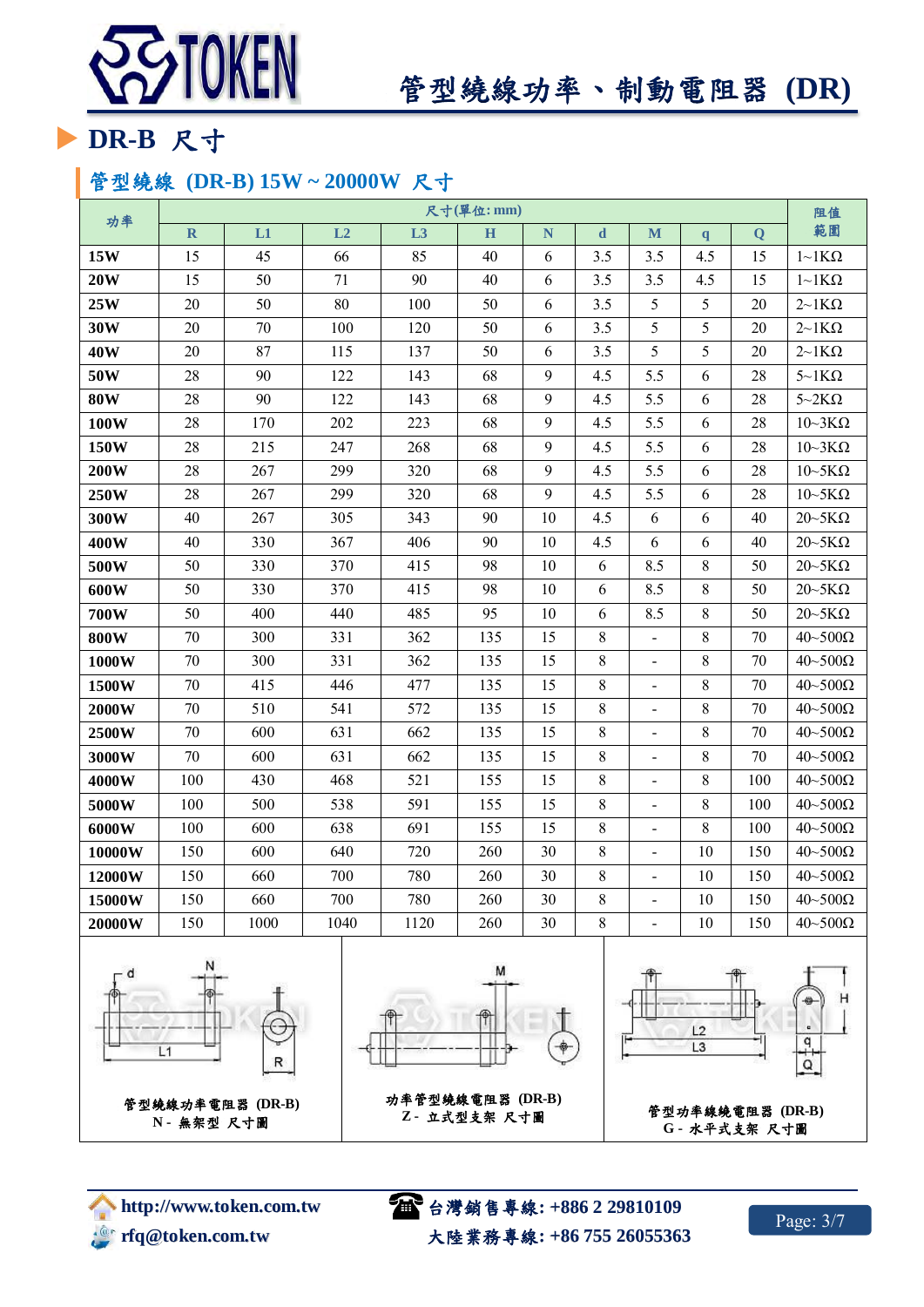

## 產品簡介

#### 創造底感量工作環境,採用德鍵無感繞線功率電阻器 **(DR-**\***N)** 系列

DR-\*N 功率無感電阻器,採用 Ayrton Perry 無感繞線法來消除電感寄生效應,從而使電感量 降到最低,適用于高能耗,高溫環境。

#### 無感(低感量) **:**

● 採用 Ayrton Perry 無感繞線法,如需訂購此類產品,請於產品料號尾碼加上 "N" 。

阻值公差 **:**

• K( $\pm 10\%$ ), J( $\pm 5\%$ )

## **DR-AN** 尺寸

#### **50W ~ 1300W (DR-AN)** 無感功率線繞尺寸

|             |              |          |             |    |    |     |   | 尺寸(單位:mm) |    |              |             |     |    |          | 阻值範圍                         |
|-------------|--------------|----------|-------------|----|----|-----|---|-----------|----|--------------|-------------|-----|----|----------|------------------------------|
| 功率          | $\mathbf{A}$ | $\bf{B}$ | $\mathbf C$ | D  | E  | F   | G | H         | I  | $\mathbf{J}$ | $\mathbf K$ | L   | M  | $\Omega$ |                              |
| 50W         | 110          | 25       | 16          | 30 | 8  | 150 | 5 | 18        | 6  | 166          | 58          | 1.2 | 6  | 27       | $1.5 \sim 2K\Omega$          |
| 60W         | 90           | 28       | 18          | 32 | 8  | 130 | 5 | 19        | 6  | 146          | 60          | 1.2 | 6  | 27       | $1.5 \sim 3K\Omega$          |
| <b>80W</b>  | 110          | 28       | 18          | 32 | 8  | 150 | 5 | 19        | 6  | 166          | 60          | 1.2 | 6  | 27       | $2\neg 4K\Omega$             |
| 100W        | 140          | 28       | 18          | 32 | 8  | 180 | 5 | 19        | 6  | 196          | 60          | 1.2 | 6  | 27       | $2\nabla$ 5K $\Omega$        |
| 120W        | 160          | 28       | 18          | 32 | 8  | 200 | 5 | 19        | 6  | 216          | 60          | 1.2 | 6  | 27       | $3\neg 6K\Omega$             |
| 150W        | 195          | 28       | 18          | 32 | 8  | 235 | 5 | 19        | 6  | 251          | 60          | 1.2 | 6  | 27       | $3~\text{-}7K\Omega$         |
| <b>160W</b> | 185          | 35       | 24          | 36 | 10 | 225 | 5 | 19        | 8  | 245          | 76          | 1.6 | 6  | 34       | $5 - 8K\Omega$               |
| <b>200W</b> | 210          | 35       | 24          | 36 | 10 | 250 | 5 | 19        | 8  | 274          | 76          | 1.6 | 6  | 34       | $6 \sim 10 K\Omega$          |
| 250W        | 210          | 40       | 25          | 38 | 12 | 250 | 5 | 20        | 8  | 274          | 78          | 1.6 | 6  | 34       | $6\text{-}12K\Omega$         |
| 300W        | 260          | 40       | 25          | 38 | 12 | 300 | 5 | 20        | 8  | 320          | 78          | 1.6 | 6  | 34       | $7~15K\Omega$                |
| 400W        | 330          | 40       | 25          | 38 | 12 | 370 | 5 | 20        | 8  | 395          | 78          | 1.6 | 6  | 34       | $8\text{-}20K\Omega$         |
| 500W        | 330          | 50       | 35          | 50 | 12 | 380 | 6 | 25        | 9  | 400          | 100         | 1.6 | 8  | 40       | $8\text{-}25K\Omega$         |
| 600W        | 400          | 50       | 35          | 50 | 12 | 450 | 6 | 25        | 9  | 470          | 100         | 1.6 | 8  | 40       | $8\sim30K\Omega$             |
| 700W        | 460          | 50       | 35          | 50 | 12 | 510 | 6 | 25        | 9  | 530          | 100         | 1.6 | 8  | 40       | $12\sim35K\Omega$            |
| <b>800W</b> | 460          | 60       | 40          | 55 | 15 | 515 | 6 | 30        | 10 | 535          | 110         | 1.6 | 10 | 50       | $12 \sim 40 K\Omega$         |
| 1000W       | 540          | 60       | 40          | 55 | 15 | 595 | 6 | 30        | 10 | 615          | 110         | 1.6 | 10 | 50       | $15~50K\Omega$               |
| 1300W       | 650          | 65       | 42          | 62 | 15 | 702 | 6 | 30        | 10 | 722          | 115         | 1.6 | 10 | 50       | $15\text{-}60\text{K}\Omega$ |



**N -** 無架型 尺寸圖



無感繞線電阻器 **(DR-AN) G -** 水平式支架 尺寸圖

台灣銷售專線**: +886 2 29810109** 大陸業務專線**: +86 755 26055363**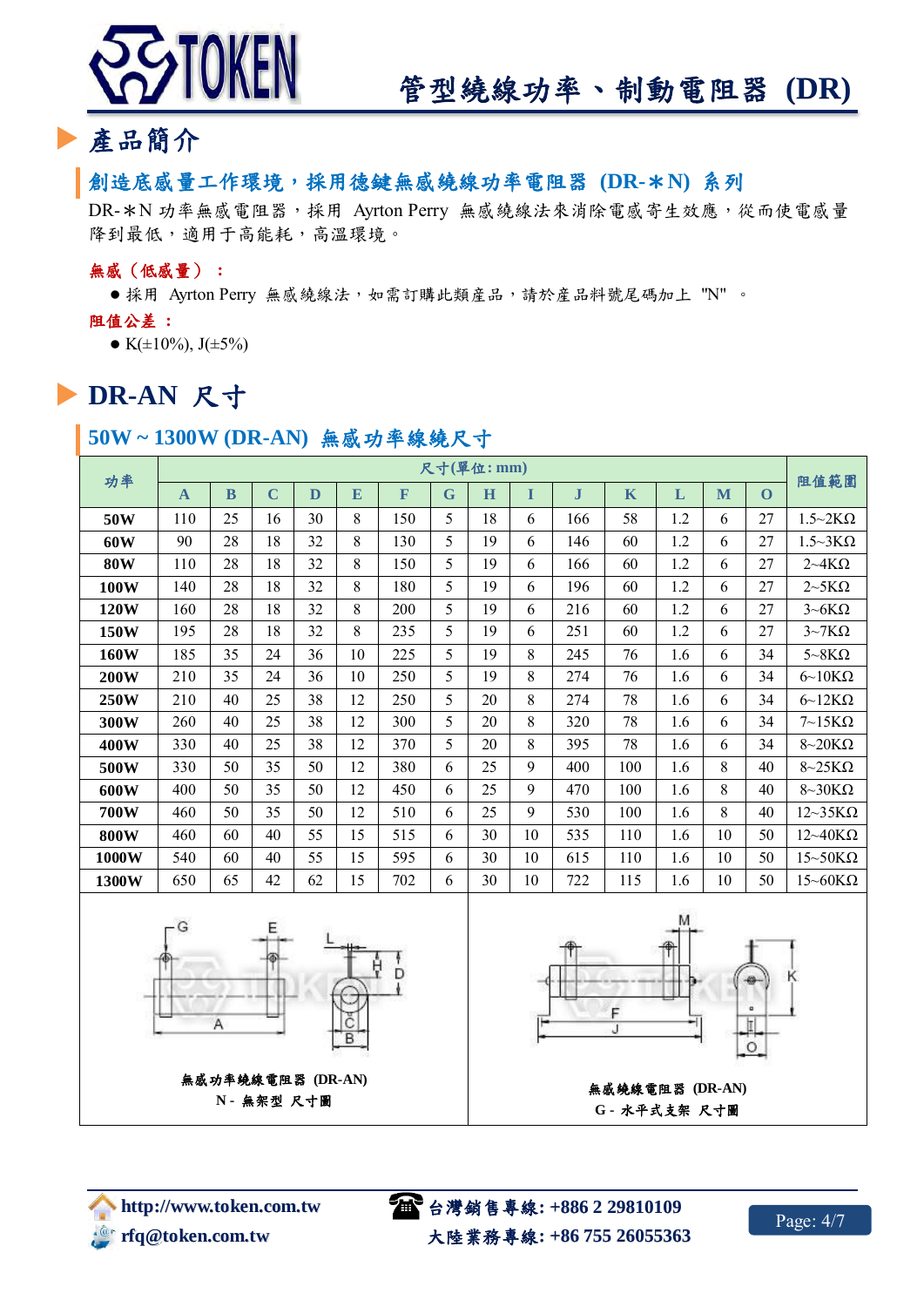

# 管型繞線功率、制動電阻器 **(DR)**

# **DR-BN** 尺寸

## **15W ~ 20000W (DR-BN)** 功率無感線繞尺寸

|             |             |      |      |      | 尺寸 (單位:mm) |    |             |                              |              |     | 阻值範圍                                                    |
|-------------|-------------|------|------|------|------------|----|-------------|------------------------------|--------------|-----|---------------------------------------------------------|
| 功率          | $\mathbf R$ | L1   | L2   | L3   | H          | N  | $\mathbf d$ | $\mathbf{M}$                 | $\mathbf{q}$ | Q   |                                                         |
| 15W         | 15          | 45   | 66   | 85   | 40         | 6  | 3.5         | 3.5                          | 4.5          | 15  | $1~\sim~1 K\Omega$                                      |
| 20W         | 15          | 50   | 71   | 90   | 40         | 6  | 3.5         | 3.5                          | 4.5          | 15  | $1~\sim~1 K\Omega$                                      |
| 25W         | 20          | 50   | 80   | 100  | 50         | 6  | 3.5         | 5                            | 5            | 20  | $2\nu$ 1 K $\Omega$                                     |
| 30W         | 20          | 70   | 100  | 120  | 50         | 6  | 3.5         | 5                            | 5            | 20  | $2{\sim}1K\Omega$                                       |
| 40W         | 20          | 87   | 115  | 137  | 50         | 6  | 3.5         | 5                            | 5            | 20  | $2\nu$ 1 K $\Omega$                                     |
| 50W         | 28          | 90   | 122  | 143  | 68         | 9  | 4.5         | 5.5                          | 6            | 28  | $5~\text{~}1K\Omega$                                    |
| <b>80W</b>  | 28          | 90   | 122  | 143  | 68         | 9  | 4.5         | 5.5                          | 6            | 28  | $5-2K\Omega$                                            |
| 100W        | 28          | 170  | 202  | 223  | 68         | 9  | 4.5         | 5.5                          | 6            | 28  | 10~3KΩ                                                  |
| 150W        | 28          | 215  | 247  | 268  | 68         | 9  | 4.5         | 5.5                          | 6            | 28  | $10-3K\Omega$                                           |
| <b>200W</b> | 28          | 267  | 299  | 320  | 68         | 9  | 4.5         | 5.5                          | 6            | 28  | $10\negthinspace\negthinspace\negthinspace$ 5K $\Omega$ |
| 250W        | 28          | 267  | 299  | 320  | 68         | 9  | 4.5         | 5.5                          | 6            | 28  | $10\negthinspace\negthinspace\negthinspace$ 5K $\Omega$ |
| 300W        | 40          | 267  | 305  | 343  | 90         | 10 | 4.5         | 6                            | 6            | 40  | $20 - 5K\Omega$                                         |
| 400W        | 40          | 330  | 367  | 406  | 90         | 10 | 4.5         | 6                            | 6            | 40  | $20\negthinspace\negthinspace\negthinspace$ $5K\Omega$  |
| 500W        | 50          | 330  | 370  | 415  | 98         | 10 | 6           | 8.5                          | 8            | 50  | $20\negthinspace\negthinspace\negthinspace$ 5K $\Omega$ |
| 600W        | 50          | 330  | 370  | 415  | 98         | 10 | 6           | 8.5                          | 8            | 50  | $20\negthinspace\negthinspace\negthinspace$ $5K\Omega$  |
| 700W        | 50          | 400  | 440  | 485  | 95         | 10 | 6           | 8.5                          | 8            | 50  | $20 - 5K\Omega$                                         |
| <b>800W</b> | 70          | 300  | 331  | 362  | 135        | 15 | 8           | $\frac{1}{2}$                | 8            | 70  | $40\negmedspace-\negmedspace500\Omega$                  |
| 1000W       | $70\,$      | 300  | 331  | 362  | 135        | 15 | 8           | $\overline{\phantom{a}}$     | 8            | 70  | $40 - 500\Omega$                                        |
| 1500W       | $70\,$      | 415  | 446  | 477  | 135        | 15 | $8\,$       | $\overline{a}$               | 8            | 70  | $40 \sim 500 \Omega$                                    |
| 2000W       | 70          | 510  | 541  | 572  | 135        | 15 | 8           | $\overline{\phantom{0}}$     | 8            | 70  | $40 - 500\Omega$                                        |
| 2500W       | 70          | 600  | 631  | 662  | 135        | 15 | 8           | $\overline{\phantom{0}}$     | 8            | 70  | $40\negmedspace-\negmedspace500\Omega$                  |
| 3000W       | 70          | 600  | 631  | 662  | 135        | 15 | 8           | $\overline{\phantom{0}}$     | 8            | 70  | $40 - 500\Omega$                                        |
| 4000W       | 100         | 430  | 468  | 521  | 155        | 15 | 8           | $\overline{a}$               | 8            | 100 | $40 - 500\Omega$                                        |
| 5000W       | 100         | 500  | 538  | 591  | 155        | 15 | 8           | $\qquad \qquad \blacksquare$ | 8            | 100 | $40 - 500\Omega$                                        |
| 6000W       | 100         | 600  | 638  | 691  | 155        | 15 | 8           | $\blacksquare$               | 8            | 100 | $40 - 500\Omega$                                        |
| 10000W      | 150         | 600  | 640  | 720  | 260        | 30 | 8           | $\overline{\phantom{a}}$     | 10           | 150 | $40 - 500\Omega$                                        |
| 12000W      | 150         | 660  | 700  | 780  | 260        | 30 | 8           | $\qquad \qquad \blacksquare$ | 10           | 150 | $40 - 500\Omega$                                        |
| 15000W      | 150         | 660  | 700  | 780  | 260        | 30 | 8           | $\frac{1}{2}$                | 10           | 150 | $40\text{--}500\Omega$                                  |
| 20000W      | 150         | 1000 | 1040 | 1120 | 260        | 30 | 8           |                              | 10           | 150 | $40\mathtt{\sim}500\Omega$                              |





功率管型繞線電阻器 **(DR-BN) Z -** 立式型支架 尺寸圖 管型功率線繞電阻器 **(DR-BN)** 



**G -** 水平式支架 尺寸圖

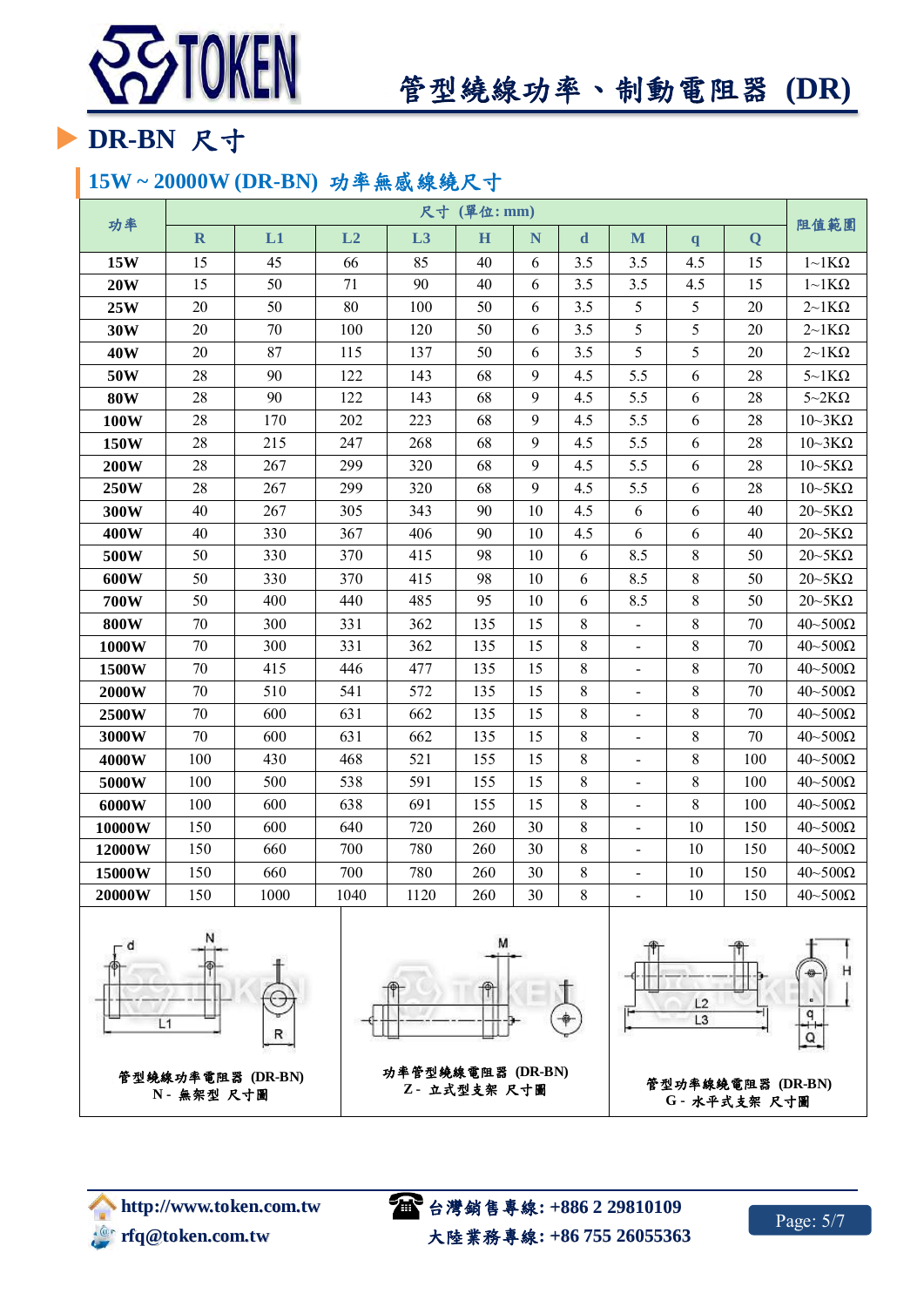# TOKEN

# 管型繞線功率、制動電阻器 **(DR)**

電氣特性規格

## 無感線繞 **(DR)** 電氣特性規格

| 試驗方法                                                                                     | 性能                                                                                                  |  |  |  |  |  |  |  |
|------------------------------------------------------------------------------------------|-----------------------------------------------------------------------------------------------------|--|--|--|--|--|--|--|
| JIS-C-5202 7-10                                                                          | Free of appearance or structural irregularity                                                       |  |  |  |  |  |  |  |
|                                                                                          | Surface coating crack $\Delta R/R \leq \pm (1\% + 0.05\Omega)$                                      |  |  |  |  |  |  |  |
|                                                                                          | $\Delta R/R \leq \pm (0.5\% + 0.1\Omega)$ Surface temperature up                                    |  |  |  |  |  |  |  |
|                                                                                          | 350°C MAX                                                                                           |  |  |  |  |  |  |  |
| JIS-C-5202 7-5                                                                           | Free of appearance or structural irregularity                                                       |  |  |  |  |  |  |  |
|                                                                                          | Surface coating crack $\Delta R/R \leq \pm (3\% + 0.1\Omega)$                                       |  |  |  |  |  |  |  |
| JIS-C-5202 6-3                                                                           | Free of appearance or structural irregularity                                                       |  |  |  |  |  |  |  |
| $1.5$ m/m $10 \sim 50 \sim 10$ Hz/min X-Y-Z 2 hours each                                 | Surface coating crack $\Delta R/R \leq \pm (1\% + 0.05\Omega)$                                      |  |  |  |  |  |  |  |
| JIS-C-5202 7-3                                                                           | Free of structural irregularity $\Delta R/R \leq$                                                   |  |  |  |  |  |  |  |
| Room temp 30 minutes ON-55°C 15 minutes OFF                                              | $\pm (2\% + 0.1 \Omega)$                                                                            |  |  |  |  |  |  |  |
| JIS-C-5202 6-1 8kg 30 seconds                                                            | Free of appearance or structural irregularity                                                       |  |  |  |  |  |  |  |
| JIS-C-5202 7-13-3-2                                                                      | US UL-94 flame retardation test V-0 grade                                                           |  |  |  |  |  |  |  |
| 100% - 600% rated wattage load                                                           | noncombustible                                                                                      |  |  |  |  |  |  |  |
|                                                                                          | Nominal<br>Tolerance<br>Resistance                                                                  |  |  |  |  |  |  |  |
|                                                                                          | 1 > R<br>$\pm 5\%$ (J) $\pm 10\%$ (K)<br>$1 \leq R$                                                 |  |  |  |  |  |  |  |
| JIS-C-5202 5-5                                                                           | Free of appearance or structural irregularity                                                       |  |  |  |  |  |  |  |
| 1000% rated wattage 5 seconds                                                            | $\Delta R/R \leq \pm (2\% + 0.1 \Omega)$                                                            |  |  |  |  |  |  |  |
| JIS-C-5202 5-6 500VDC                                                                    | $100M\Omega$ min                                                                                    |  |  |  |  |  |  |  |
| JIS-C-5202 5-2                                                                           | $\pm 200$ PPM/°C MAX                                                                                |  |  |  |  |  |  |  |
| JIS-C-5202 5-7                                                                           |                                                                                                     |  |  |  |  |  |  |  |
| 1000VDC 1 minute Between terminal and anchor                                             | Free of appearance or structural irregularity                                                       |  |  |  |  |  |  |  |
| stand                                                                                    | $\Delta R/R \leq \pm (0.1\% + 0.05\Omega)$                                                          |  |  |  |  |  |  |  |
| 1. Resistance and resistance tolerance were tested in-house with micro resistance meter. |                                                                                                     |  |  |  |  |  |  |  |
| 2. Coating refers to UL-certified data provided by supplier.                             |                                                                                                     |  |  |  |  |  |  |  |
|                                                                                          | 90 minutes ON - 30 minutes OFF500 hours<br>JIS-C-5202 5-4<br>40°C 90%RH 240 hours<br>JIS-C-5202 5-1 |  |  |  |  |  |  |  |

## 料號標識

Ш

## 管型繞線功率電阻器 **(DR)** 料號標識

| <b>DRA</b>  | 600W       |               | <b>100R</b>  |          | $\bf J$    | G             |       |  |
|-------------|------------|---------------|--------------|----------|------------|---------------|-------|--|
| 型號          | 額定功率 (W)   | 阻值 $(\Omega)$ |              | 阻值公差 (%) |            |               | 組合方式  |  |
| <b>DRA</b>  | 10W~1300W  | 0R1           | $0.1\Omega$  |          | $\pm 5\%$  | N             | 無架型.  |  |
| <b>DRB</b>  | 15W~20000W | 1R            | $1\Omega$    | K        | $\pm 10\%$ | $\mathcal{C}$ | 卡夹式支架 |  |
| <b>DRAN</b> | 50W~1300W  | 10R           | $10\Omega$   |          |            | G             | 水平式支架 |  |
| <b>DRBN</b> | 15W~20000W | 100R          | $100\Omega$  |          |            | Z             | 立式型支架 |  |
|             |            | 1K            | $1K\Omega$   |          |            |               |       |  |
|             |            | 10K           | $10K\Omega$  |          |            |               |       |  |
|             |            | 100K          | $100K\Omega$ |          |            |               |       |  |